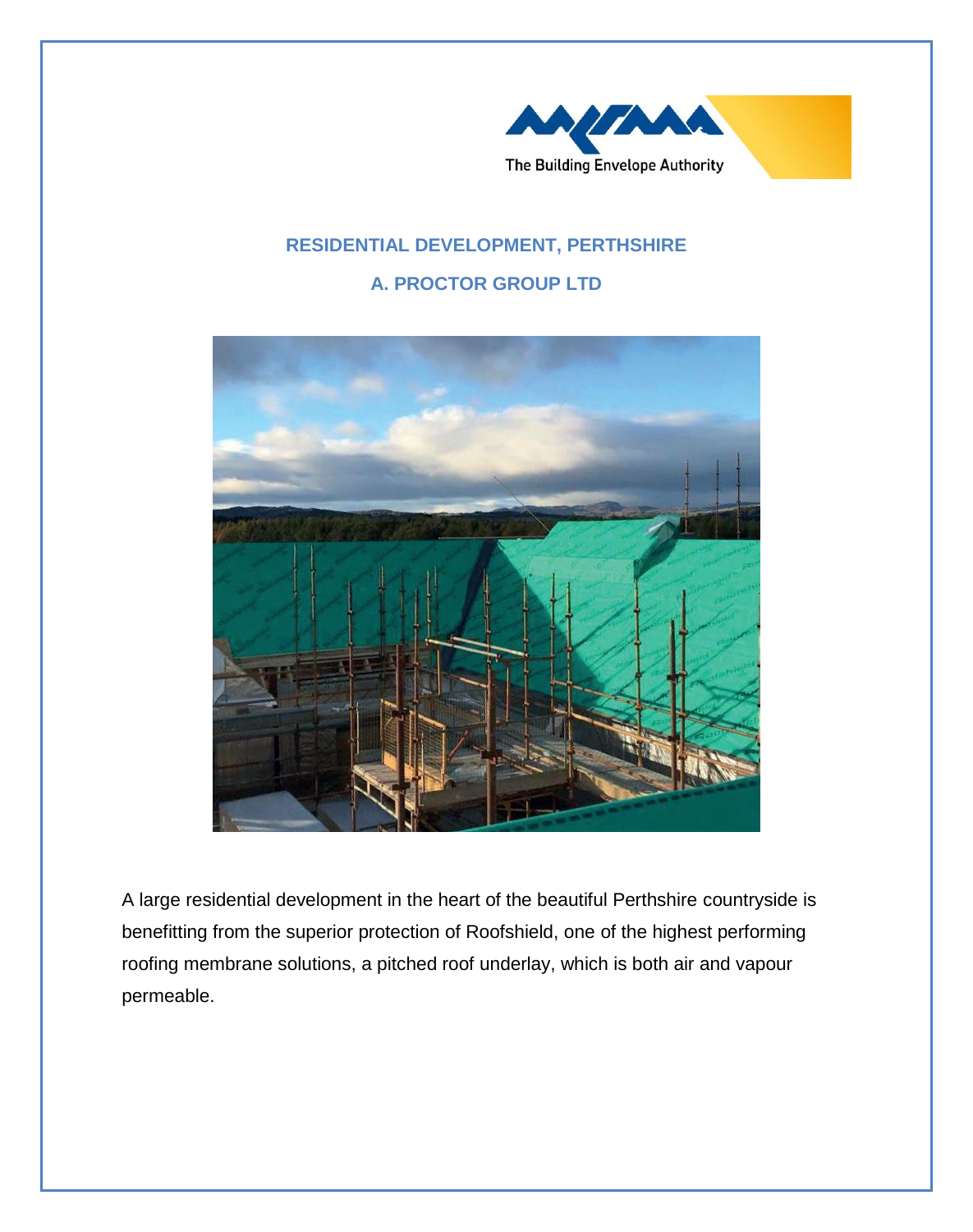The new building near Murthly, in Perthshire is part of a tailormade timber frame kit design supplied by Scotframe, with the construction managed by specialist contractor Algo Design and Build, based in Perth.

To form an integral part of the roof construction, Scotframe selected the Roofshield membrane from the A. Proctor Group to ensure the highest level of protection. Scott Cameron, Project Manager for Algo commented: "The Roofshield membrane has been excellent in terms of its weather tightness, with absolutely no leaks across the whole of the 583 square metre site. It's also incredibly robust so we didn't have to worry about tearing or damaging it on site."



Roofshield continues to be one of the highest performing roofing membrane solutions and is the preferred choice of architects, developers and contractors. Many vapour permeable underlays use an airtight VP film layer to achieve their performance. In contrast, Roofshield's patented SMS (Spunbond Meltblown Spunbond) structure allows high levels of airflow, in addition to the transport of moisture vapour, making the formation of condensation in the roof space virtually impossible.